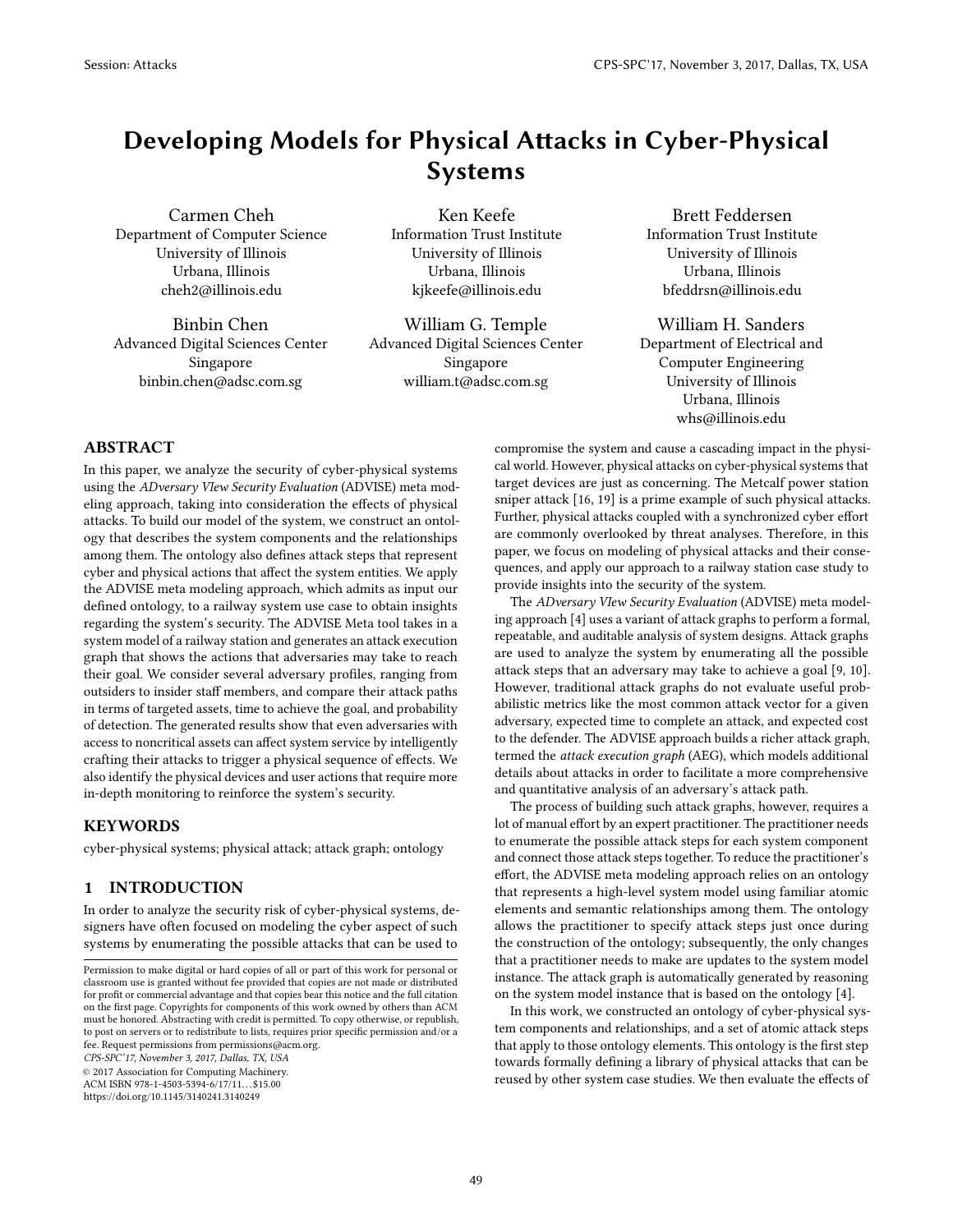physical attacks on a railway transit system by using the ADVISE meta modeling approach. Given the cyber-physical architecture of our studied system, we constructed a system instance diagram composed of instances of components and relationships from the ontology. We used the ADVISE Meta tool to reason on that system instance diagram and automatically generate an AEG [\[12,](#page-6-5) [13\]](#page-6-6). We also specified information about the threat models and quantitative metrics that we want to calculate. Given that information, the tool simulates an adversary's decision-making and outputs the calculated metrics. From the simulation results, we identify (1) which adversaries pose the biggest threat to the system, (2) which attacks are most likely to happen, and (3) what additional defenses should we deploy to identify and prevent certain attacks.

The outline of the rest of the paper is as follows. We explain the ADVISE meta modeling approach and the railway transit system case study in Section [2.](#page-1-0) In Section [3,](#page-1-1) we describe the ontology and other input components into the ADVISE Meta tool. Section [4](#page-3-0) describes the system evaluation performed using the model described in Section [3.](#page-1-1) In Section [5,](#page-4-0) we detail the related work in the domain of cyber-physical system modeling for security analysis. Section [6](#page-5-0) describes our plans for future work. We conclude in Section [7.](#page-5-1)

### <span id="page-1-0"></span>2 PRELIMINARIES

In this section, we give an introduction to the ADVISE tool and its evolution. We also describe our case study of the railway transit system that we use in this paper.

#### 2.1 ADVISE Meta Modeling Approach

The ADVISE formalism provides an executable, quantifiable security model in the form of an attack execution graph (AEG). In addition to the typical attack graph, the AEG includes details about the attack in terms of its cost, time to complete, probability of success, and probability of detection. In recent years, the ADVISE tool has been extended to include a meta model [\[4\]](#page-6-2), which contains a higher-level system diagram, adversary profiles, and security metrics. From an ADVISE meta model, the ADVISE Meta tool generates an AEG using an ontology of components, relationships, and atomic attack steps. The ontology serves as a knowledge base that describes the system entities and the definitions of attacks. Unlike vulnerability databases, ontologies allow practitioners to automatically derive where and how attacks may be applicable to a given system. The ADVISE Meta tool uses the ontology to reason about the entities in the system diagram to generate an AEG. In the next section, we will describe the components of the ADVISE meta model and how they are combined together to create the AEG. CPS-Section: Attacks CPS-SPC (2), November 3, 2017, Dallas, Tacks CPS-SPC (2), November 3, 2017, Dallas, Tacks CPS-SPC (2), Tacks CPS-SPC (2), Tacks CPS-SPC (2), Tacks CPS-SPC (2), Tacks CPS-SPC (2), Tacks CPS-SPC (2), Ta

#### 2.2 Case Study: Railway Transit System

Attacks on railway transit systems can have significant impact, ranging from loss of service to derailment. For example, a teenager once rewired a television remote control to communicate with wireless switch junctions, causing the derailment of a train and injury of twelve people [\[1\]](#page-6-7). Railway staff also pose a risk to the system's security. That was illustrated by the 2006 case in which traffic engineers hacked into a Los Angeles signal system, causing major traffic disruption  $[6]$ .

<span id="page-1-2"></span>

Figure 1: The general modeling approach. The numbered bubbles represent the order in which we describe the diferent inputs to the ADVISE Meta tool.

We have gained deep knowledge and understanding about the physical security challenges faced by railway transit system operators through a project partnership with a national transportation provider. In this paper, we focus on the physical security of a railway station. The railway station is a set of spaces containing devices. The devices control the movement of trains (e.g., signaling, traction power) and people (e.g., escalators, roller shutters). Other devices control the environment of the station and track (e.g., fan, water chiller). The environment of a space also afects the functioning of devices and movement of the people. For example, high temperatures can cause a device to overheat and trip, or cause a fire that will result in evacuation of the commuters.

The two main assets that an adversary would target are the trains and the commuters within a station. For example, afecting the movement of trains includes delaying trains to afect service revenue, and acceleration of trains to endanger human lives. Targeting the movement of people can cause mass evacuation and chaos, which can lead to significant injuries caused by a panicking crowd. Afecting the system environment might consist of creating fire or smoke within the station or tunnel. In the next section, we will define the adversary goal more specifically by relating it to properties of specific devices.

Our threat model involves the adversary's moving to rooms in the station to access devices. The person then performs actions on the devices. In the next section, we describe these actions as attack steps that are formally defined in an ontology. Within the same threat model, we can define different types of adversary profiles based on their skills, their system access, and their preferences for remaining undetected. We describe the diferent adversaries in more detail in the next section.

#### <span id="page-1-1"></span>3 MODELING APPROACH

The central component of our approach uses the ADVISE Meta tool which takes in a number of user-specified inputs, and outputs an AEG. Figure 1 illustrates this process. First, we construct an ontology that models (i) the cyber-physical system entities and relationships, and (ii) the attack steps that can be performed on those entities. This ontology is generic and can be applied to any cyberphysical system. Next, we construct a system instance diagram that describes the specific case study in terms of the types of entities and relationships that are present in the railway station. Those types of entities and relationships are given by the ontology. Then, we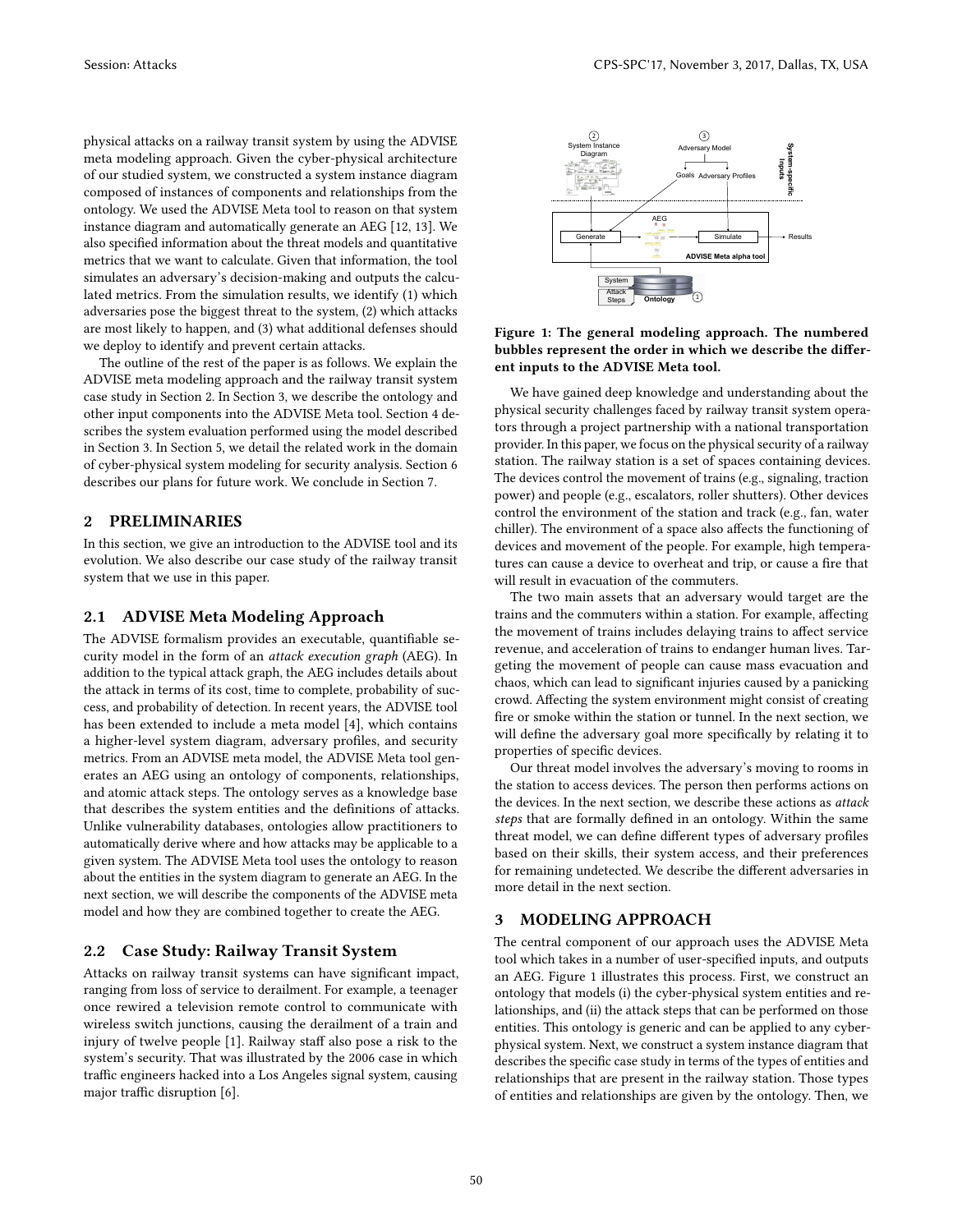define the threat model by enumerating the adversary profiles and defining the adversary goals. The tool then uses the ontology to reason on the system instance diagram, generating an AEG that leads to the specified goals. It also simulates the decision-making of each adversary profile by using a discrete-event, game-theorybased algorithm, and outputs the chosen attack path. We analyze those attack paths to obtain insights regarding the system security. We now describe each of the user-specified inputs.

#### 3.1 Ontology

The ontology consists of two components: (1) a representation of cyber-physical systems, and (2) a library of attack steps that apply to that representation. We first start with a general conceptual understanding of the systems that we want to model, that will then drive the creation of classes and relations in the ontology.

Conceptually, we describe the system in terms of three nondisjoint domains: physical, cyber, and information. We distinguish among the three domains because they represent the levels at which human cognition perceives information [\[5\]](#page-6-9). The physical domain consists of devices and spaces. Devices are located in spaces. The cyber domain consists of hosts and network topology. Correspondingly, the hosts are devices (physical domain) that contain control software that transmit and receive digital data, and the network topology consists of cables connecting hosts that allow the transmission of bits. Lastly, the information domain consists of digital data such as control data and logs. These digital assets are represented as bits of information. By describing the system using the three domains, we can define actions (attack steps) that affect the system at diferent levels of abstraction. We can also drill down into low-level details about the effects of those actions.

We translate our general conceptual understanding into the ontology, shown graphically in Figure [2.](#page-2-0) The ontology defines component classes and kinds of relations that are definable between instances of the classes. The component classes use inheritance to describe specialization of types. The ontology's inheritance allows us to automatically infer information regarding child classes by deductive reasoning. More specifically, child classes inherit relationships and properties (attacks) from their parent classes [\[11\]](#page-6-10).

The ontology also consists of generic attack steps that can be applied to the classes. By defining a library of attack steps, we use the ontology to reason on a system instance diagram and automatically enumerate which attack steps can be applied to the system entities. In particular, we use the ontology's multiple inheritance feature to derive all the entities that are vulnerable to a specific attack. We illustrate this feature with a small example. In our ontology in Fig-ure [2,](#page-2-0) we can define an attack  $A$  that is applicable to any physical device. We model this by attaching A to the class Device. From the inheritance structure, this implies that A is applicable to all subclasses of Device, including ProgrammableDevice (or cyber hosts). This simplifies the job of creating an attack graph, since the practitioner does not need to recall that a host is also a Device and thus susceptible to attacks on physical devices. The ontology thus allows us to generate a complete AEG with respect to the defined attack steps, removing the chance for manual human error. Session: Attacks CPS-SPC'17, November 3, 2017, November 3, 2017, November 3, 2017, November 3, 2017, November 3, 2017, November 3, 2017, November 3, 2017, November 3, 2017, November 3, 2017, November 3, 2017, November 3,

In Table [1,](#page-2-1) we define attack steps that can be applied at the level of abstraction corresponding to each of the three domains that we

<span id="page-2-0"></span>

Figure 2: Our constructed ontology. Black boxes are component classes. Arcs with filled arrowheads represent inheritance, and labeled arcs are relationships.

defined earlier. Some of the attack steps (Overheat, PowerOff, AfectsPower, and AfectsTemperature) are not actual attacks performed by an adversary, but instead model the physical consequences of certain actions.

| Table 1: List of attack steps defined in ontology |  |
|---------------------------------------------------|--|
|---------------------------------------------------|--|

<span id="page-2-1"></span>

| Domain      | <b>Attack Step</b>        | <b>Ontology Class</b> |  |  |  |  |
|-------------|---------------------------|-----------------------|--|--|--|--|
|             | Move                      | Space                 |  |  |  |  |
|             | Damage                    | Device                |  |  |  |  |
|             | DirectControl             | Device                |  |  |  |  |
| Physical    | Overheat                  | Device                |  |  |  |  |
|             | PowerOff                  | Device                |  |  |  |  |
|             | AffectsPower              | Device                |  |  |  |  |
|             | <b>AffectsTemperature</b> | Device                |  |  |  |  |
|             | Login                     | ProgrammableDevice    |  |  |  |  |
| Cyber       | RemoteControl             | Device                |  |  |  |  |
|             | NetworkMove               | ProgrammableDevice    |  |  |  |  |
| Information | DelMovementToken          | Data                  |  |  |  |  |
|             | AddMovementToken          | Data                  |  |  |  |  |

#### 3.2 System Instance Diagram

We constructed a system instance diagram that represents our railway station case study. The system architecture and the relations between the devices are modeled using the constructs we defined in our ontology. We chose a set of representative rooms shown below:

- PSC: Houses cyber hosts that station operators use to monitor and control the devices in the station.
- Server Room: Houses the Programmable Logic Controllers (PLCs) that control the operation of other devices, and the Building Access Control (BAC) server that manages accesses to the doors and roller shutters.
- Traction Power (Power Room): Houses the equipment that controls the power to the track.
- Water Chiller (Environment Control Room): Houses equipment that controls the temperature in the station.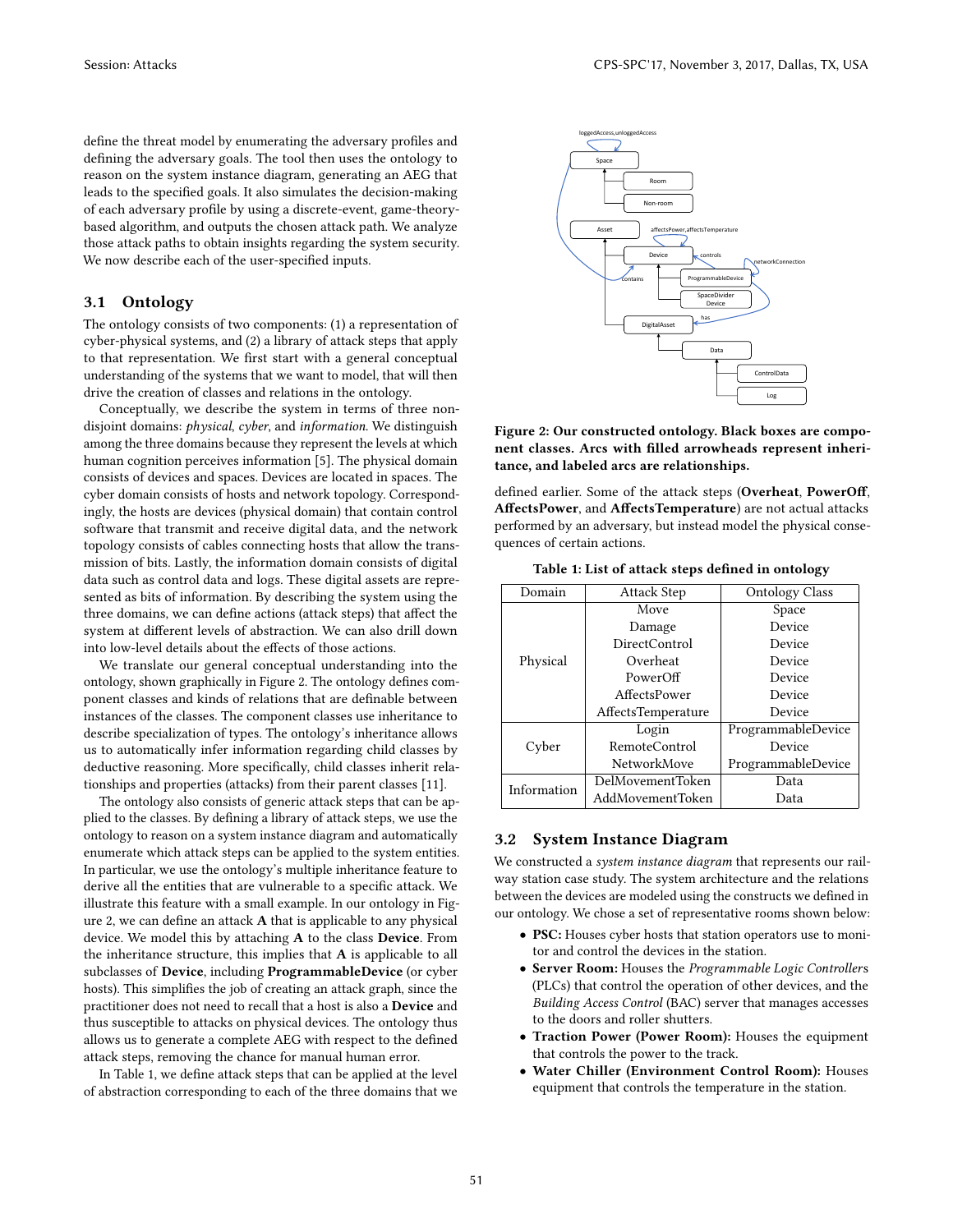<span id="page-3-1"></span>

| PSC<br>Powerboard 1<br>Powerboard 1<br>PSC<br>Device<br>Roon<br>Devio<br>Host<br>Corr 1<br>Corr 1<br>nmableDevice<br>Non-ro<br>Powerboard 2<br>Powerboard 2<br>nvironment Contro<br>Invironment Control<br>lemp Control<br>Outside<br>Outside<br>Concours<br>Devio<br>Non<br>PLC<br>mahleDe<br>mahlef<br>Relation<br>Relation<br>Corr 3<br>Server<br>nloggedAcce<br>Non-ro<br>Powerboard 3<br>Device<br>Device<br><b>BAC</b> Serve<br><b>BAC Ser</b><br>contains<br>affectsPower<br>mableDevic<br>mableDevice<br>affectsTemperature<br>Powerboard<br>Powerboard<br>Corr 2<br>Platform<br>Corr 2<br>Platform<br>Powe<br>Device<br>Device<br>Power System<br>Power System<br>Device<br>Tunnel<br>Track<br>Track<br>Device<br>Devio<br>Non-roa<br>(a)<br>(b)<br>Figure 3: Two views of the system instance diagram. The boxes represent the entities in the railway station. Each box has a<br>unique name and belongs to a class in the ontology. (a) The physical station architecture. (b) The relations between the devices.<br>Table 2: The access elements possessed by different adversary profiles at the start of the simulation.<br><b>Physical Access</b><br>Asset Access<br>Env Ctrl Rm<br>Server<br>Power Sys<br>Server Rm<br>Power Rm<br>Temp Ctrl<br>$\rm Corr\ 2$<br>S<br>Corr<br>Corr <sup>-</sup><br>BAC.<br>PB <sub>2</sub><br>$\mathfrak{S}$<br>Host<br>РLC<br>PSC<br>PB<br><b>PB</b><br><b>PB</b><br>Outsider<br>Privileged Insider<br>Cleaner<br>Station Op<br>Env Ctrl<br>Insider<br>Power<br>Maintenance<br>Staff<br>Access Ctrl<br>Server<br><b>Adversary Profiles and Goals</b><br>3.3<br>goal affects the station's environment (Temp Control).<br>We now define the adversary profiles and their goals. Each attack<br>step requires some preconditions to be satisfied before it can be<br><b>EVALUATION</b><br>4<br>attempted, e.g., the adversary's skill in an activity, or the adver-<br>sary's access permissions to a system component. So depending<br>on the adversary profile, some of the attack steps that we defined<br>earlier can or cannot be attempted. The accesses that an adversary<br>may have are (1) permissions to perform the Move attack step to<br>enter a Space, and (2) permissions to perform the DirectControl,<br>RemoteControl, Login, or NetworkMove attack steps to control<br>an Asset. We define three types of adversary profiles: an Outsider<br>adversary with skills to break door access locks, a PrivilegedIn-<br>sider adversary who has gained access to all types of legitimate<br>access cards, and an Insider adversary. Table 2 shows the accesses<br>that those adversaries possess.<br>We define three goals that the adversary wants to achieve: (1)<br>killing power to the railway track (TrackPowOff), (2) locking the<br>station exits (LockExits), and (3) controlling the temperature in<br>the highest risk to the system's security.<br>the station (TempCtrlOff). The first goal affects the movement of<br>trains (Track) and thus disrupts system service. The second goal | Session: Attacks |  |  |  |  |  |  |  | CPS-SPC'17, November 3, 2017, Dallas, TX, USA |  |
|--------------------------------------------------------------------------------------------------------------------------------------------------------------------------------------------------------------------------------------------------------------------------------------------------------------------------------------------------------------------------------------------------------------------------------------------------------------------------------------------------------------------------------------------------------------------------------------------------------------------------------------------------------------------------------------------------------------------------------------------------------------------------------------------------------------------------------------------------------------------------------------------------------------------------------------------------------------------------------------------------------------------------------------------------------------------------------------------------------------------------------------------------------------------------------------------------------------------------------------------------------------------------------------------------------------------------------------------------------------------------------------------------------------------------------------------------------------------------------------------------------------------------------------------------------------------------------------------------------------------------------------------------------------------------------------------------------------------------------------------------------------------------------------------------------------------------------------------------------------------------------------------------------------------------------------------------------------------------------------------------------------------------------------------------------------------------------------------------------------------------------------------------------------------------------------------------------------------------------------------------------------------------------------------------------------------------------------------------------------------------------------------------------------------------------------------------------------------------------------------------------------------------------------------------------------------------------------------------------------------------------------------------------------------------------------------------------------------------------------------------------------------------------------------------------------------------------------------------------------------------------------------------------------------------------------------------------------------------------------------------------------------------------------------------------------------|------------------|--|--|--|--|--|--|--|-----------------------------------------------|--|
|                                                                                                                                                                                                                                                                                                                                                                                                                                                                                                                                                                                                                                                                                                                                                                                                                                                                                                                                                                                                                                                                                                                                                                                                                                                                                                                                                                                                                                                                                                                                                                                                                                                                                                                                                                                                                                                                                                                                                                                                                                                                                                                                                                                                                                                                                                                                                                                                                                                                                                                                                                                                                                                                                                                                                                                                                                                                                                                                                                                                                                                                    |                  |  |  |  |  |  |  |  |                                               |  |
| affects the commuters' movements (BAC Server). Finally, the third<br>We input our system instance diagram and adversary models into<br>the ADVISE Meta tool, which uses our defined ontology to reason<br>on the inputs to generate an AEG. We use the tool to simulate the<br>actions taken by an adversary profile and calculate metric values<br>for that set of actions. The metrics we define are (i) the total cost<br>of performing attacks, (ii) the number of attack steps needed to<br>accomplish a goal, and (iii) the fraction of attack steps that are<br>likely to be detected. These metrics describe the different trade-<br>offs that an adversary will make when attacking the system. We<br>analyze the resulting metric values to obtain insights regarding<br>(i) the possible sequence of actions taken by an adversary, (ii) the<br>assets that require further protection, (iii) the user actions that<br>require further monitoring, and (iv) the set of adversaries that pose<br>Experiment Setup. For each attack step, we defined (1) the cost for<br>the adversary to attempt the attack step and (2) the probability of the                                                                                                                                                                                                                                                                                                                                                                                                                                                                                                                                                                                                                                                                                                                                                                                                                                                                                                                                                                                                                                                                                                                                                                                                                                                                                                                                                                                                                                                                                                                                                                                                                                                                                                                                                                                                                                                                                                          |                  |  |  |  |  |  |  |  |                                               |  |
|                                                                                                                                                                                                                                                                                                                                                                                                                                                                                                                                                                                                                                                                                                                                                                                                                                                                                                                                                                                                                                                                                                                                                                                                                                                                                                                                                                                                                                                                                                                                                                                                                                                                                                                                                                                                                                                                                                                                                                                                                                                                                                                                                                                                                                                                                                                                                                                                                                                                                                                                                                                                                                                                                                                                                                                                                                                                                                                                                                                                                                                                    |                  |  |  |  |  |  |  |  |                                               |  |
|                                                                                                                                                                                                                                                                                                                                                                                                                                                                                                                                                                                                                                                                                                                                                                                                                                                                                                                                                                                                                                                                                                                                                                                                                                                                                                                                                                                                                                                                                                                                                                                                                                                                                                                                                                                                                                                                                                                                                                                                                                                                                                                                                                                                                                                                                                                                                                                                                                                                                                                                                                                                                                                                                                                                                                                                                                                                                                                                                                                                                                                                    |                  |  |  |  |  |  |  |  |                                               |  |
|                                                                                                                                                                                                                                                                                                                                                                                                                                                                                                                                                                                                                                                                                                                                                                                                                                                                                                                                                                                                                                                                                                                                                                                                                                                                                                                                                                                                                                                                                                                                                                                                                                                                                                                                                                                                                                                                                                                                                                                                                                                                                                                                                                                                                                                                                                                                                                                                                                                                                                                                                                                                                                                                                                                                                                                                                                                                                                                                                                                                                                                                    |                  |  |  |  |  |  |  |  |                                               |  |
|                                                                                                                                                                                                                                                                                                                                                                                                                                                                                                                                                                                                                                                                                                                                                                                                                                                                                                                                                                                                                                                                                                                                                                                                                                                                                                                                                                                                                                                                                                                                                                                                                                                                                                                                                                                                                                                                                                                                                                                                                                                                                                                                                                                                                                                                                                                                                                                                                                                                                                                                                                                                                                                                                                                                                                                                                                                                                                                                                                                                                                                                    |                  |  |  |  |  |  |  |  |                                               |  |
|                                                                                                                                                                                                                                                                                                                                                                                                                                                                                                                                                                                                                                                                                                                                                                                                                                                                                                                                                                                                                                                                                                                                                                                                                                                                                                                                                                                                                                                                                                                                                                                                                                                                                                                                                                                                                                                                                                                                                                                                                                                                                                                                                                                                                                                                                                                                                                                                                                                                                                                                                                                                                                                                                                                                                                                                                                                                                                                                                                                                                                                                    |                  |  |  |  |  |  |  |  |                                               |  |
|                                                                                                                                                                                                                                                                                                                                                                                                                                                                                                                                                                                                                                                                                                                                                                                                                                                                                                                                                                                                                                                                                                                                                                                                                                                                                                                                                                                                                                                                                                                                                                                                                                                                                                                                                                                                                                                                                                                                                                                                                                                                                                                                                                                                                                                                                                                                                                                                                                                                                                                                                                                                                                                                                                                                                                                                                                                                                                                                                                                                                                                                    |                  |  |  |  |  |  |  |  |                                               |  |
|                                                                                                                                                                                                                                                                                                                                                                                                                                                                                                                                                                                                                                                                                                                                                                                                                                                                                                                                                                                                                                                                                                                                                                                                                                                                                                                                                                                                                                                                                                                                                                                                                                                                                                                                                                                                                                                                                                                                                                                                                                                                                                                                                                                                                                                                                                                                                                                                                                                                                                                                                                                                                                                                                                                                                                                                                                                                                                                                                                                                                                                                    |                  |  |  |  |  |  |  |  |                                               |  |
|                                                                                                                                                                                                                                                                                                                                                                                                                                                                                                                                                                                                                                                                                                                                                                                                                                                                                                                                                                                                                                                                                                                                                                                                                                                                                                                                                                                                                                                                                                                                                                                                                                                                                                                                                                                                                                                                                                                                                                                                                                                                                                                                                                                                                                                                                                                                                                                                                                                                                                                                                                                                                                                                                                                                                                                                                                                                                                                                                                                                                                                                    |                  |  |  |  |  |  |  |  |                                               |  |
|                                                                                                                                                                                                                                                                                                                                                                                                                                                                                                                                                                                                                                                                                                                                                                                                                                                                                                                                                                                                                                                                                                                                                                                                                                                                                                                                                                                                                                                                                                                                                                                                                                                                                                                                                                                                                                                                                                                                                                                                                                                                                                                                                                                                                                                                                                                                                                                                                                                                                                                                                                                                                                                                                                                                                                                                                                                                                                                                                                                                                                                                    |                  |  |  |  |  |  |  |  |                                               |  |
|                                                                                                                                                                                                                                                                                                                                                                                                                                                                                                                                                                                                                                                                                                                                                                                                                                                                                                                                                                                                                                                                                                                                                                                                                                                                                                                                                                                                                                                                                                                                                                                                                                                                                                                                                                                                                                                                                                                                                                                                                                                                                                                                                                                                                                                                                                                                                                                                                                                                                                                                                                                                                                                                                                                                                                                                                                                                                                                                                                                                                                                                    |                  |  |  |  |  |  |  |  |                                               |  |
|                                                                                                                                                                                                                                                                                                                                                                                                                                                                                                                                                                                                                                                                                                                                                                                                                                                                                                                                                                                                                                                                                                                                                                                                                                                                                                                                                                                                                                                                                                                                                                                                                                                                                                                                                                                                                                                                                                                                                                                                                                                                                                                                                                                                                                                                                                                                                                                                                                                                                                                                                                                                                                                                                                                                                                                                                                                                                                                                                                                                                                                                    |                  |  |  |  |  |  |  |  |                                               |  |

<span id="page-3-3"></span><span id="page-3-2"></span>Table 2: The access elements possessed by different adversary profiles at the start of the simulation.

## 3.3 Adversary Profiles and Goals

## <span id="page-3-0"></span>4 EVALUATION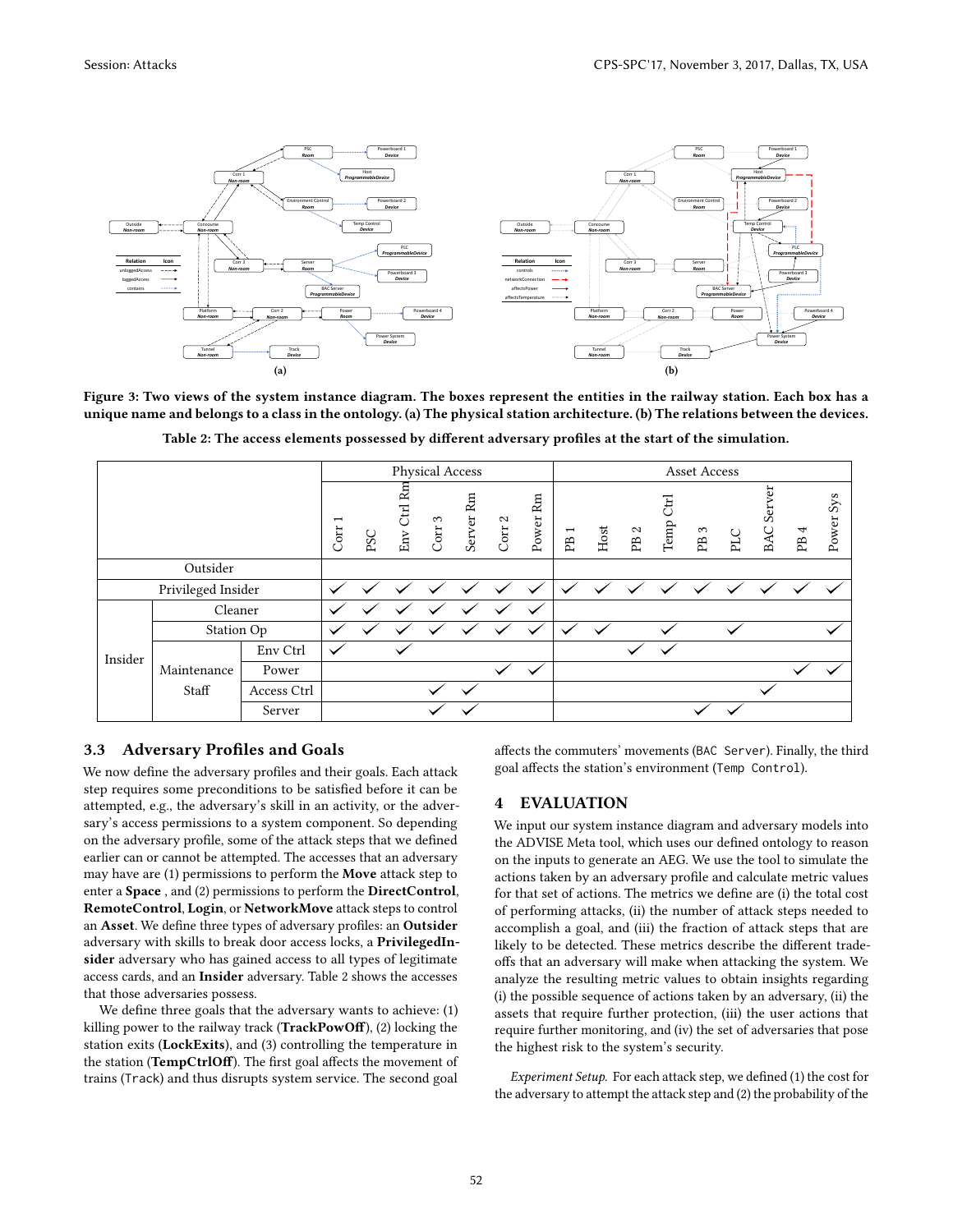attack step's being detected by a defender. These settings will impact the adversary's decision-making process when choosing between different attack paths. The cost of the attack step is quantified in terms of the expert knowledge and physical effort required to execute the attack. The cost is an integer score ranging from 1 to 10, where 1 represents the least effort and 10 represents the most efort. The probability that an attack will be detected by a defender is a floating value that ranges from 0 to 1. We assume that as a preliminary defense, the defender can monitor the devices through CCTV cameras in the rooms, and the state of the commuters by direct observation. Based on our understanding of the system and possible attacks, we set the parameters as shown in Table [3.](#page-4-1)

<span id="page-4-1"></span>Table 3: The cost incurred by an adversary and detection probability of each attack step. Damaging powerboards have a cost of 8, and damaging other devices have a cost of 10.

|                | Move | age<br>సె |   | ö<br>ō | aigc | E<br>vem<br>AddMo | ement<br>elMov |
|----------------|------|-----------|---|--------|------|-------------------|----------------|
| Cost           |      | 8 or 10   | 5 |        | 3    | 5                 |                |
| Detection Prob |      |           |   |        |      |                   |                |

Table [4](#page-5-2) shows the resulting metrics for each adversary profile (with the exception of the PrivilegedInsider). We discuss the insights garnered from the results, identifying areas in the system that require additional defenses.

Attack Paths. We can see from the simulation results that although the building access control system allows staff to move only into rooms within their job roles, staff are still capable of affecting other devices in diferent rooms to achieve the goal. In particular, the environment control staff can cut power to the track despite not having access to the power room or the server room that controls the device logic. This attack path may have been easily missed by a human analyst who did not consider the physical consequences of changing a device's temperature. Thus, it is important not to overlook noncritical staff members or assume that a malicious action will remain contained within a room. The efects of the noncritical staff member's actions, however, take much longer to propagate through the system than those of other adversaries. So the practitioner has more time to catch the attack before the adversary's goal is achieved. Thus, it is crucial to implement detection mechanisms that monitor changes in physical processes. Session: Attacks CPS-SPC-17, November 2, 2017, November 2, 2017, November 2, 2017, November 2, 2017, November 2, 2017, November 2, 2017, November 2, 2017, November 2, 2017, November 2, 2017, November 2, 2017, November 2,

Attack Steps. We find from our simulation results that the Damage action is the most commonly used one by all the adversary profiles and often targets powerboards. Since the outsider, cleaner, and station operators have physical access to all rooms, they can perform the Damage action on the appropriate device to achieve any goal. Thus, the cost to damage equipment, specifically powerboards, should be increased via additional physical guards. We also note that none of the insiders were detected unless they physically damaged equipment. So a specialized detection mechanism is needed to distinguish between malicious actions and normal actions. In particular, we need to monitor physical movements, host logins, and actions performed using the control software.

Adversary Stealth. During an adversary's decision-making process, he or she may have a choice of several attack paths. An adversary chooses one of the attack paths based on his or her preference of either minimizing the cost of the attack path or reducing the risk of being detected by a defender. We want to investigate which attack paths (that correspond to using diferent access cards) an adversary will take, given difering levels of stealthiness.

In our previous work [\[2\]](#page-6-11), we developed an intrusion detector for malicious movement that raises an alarm when a logged movement deviates from the normal behavior associated with the access card used. In that work, we simulated malicious movement for various insiders and calculated the percentage of malicious movements that were detected. That percentage is used as an estimation of the detection probability of the Move attack step for diferent maintenance staf. In particular, the probability of detecting malicious movement by server staf, environment control staf, and power staff are 0.5, 0.6, and 0.95 respectively.

We represent the adversary's stealthiness by a preference weight. A weight of 0 implies that the adversary does not mind being detected; a higher weight implies that the adversary cares more about remaining undetected. We vary the preference weight from 0 to 11 and observe which access cards the PrivilegedInsider uses to achieve the TrackPowOff goal.<sup>1</sup> The simulation results show that for weights between 0 and 5, the adversary uses the power staf member card to access the power room. If the weight is between 6 and 10, the environment control staf member card is used to access the environment control room. Finally, if the weight is above 10, the server staff member card is used to access the server room. This shows that the stealthiest adversaries, i.e., those with higher weights, will use a server staf's access card. We should thus focus our efforts on detecting the subsequent actions of that adversary that include logging into the hosts and using the control software to perform actions.

In conclusion, the adversaries that pose the biggest threat to the system in terms of shorter time (or path length) to achieve goals and lower detection probability are the server staff and station operators. When considered in combination, the outsider together with the access control staff may also pose a problem, since the access control staff member is able to grant access to the station.

#### <span id="page-4-0"></span>5 RELATED WORK

Analyzing system security requires significant manual effort from the practitioner. One way to reduce the practitioner's burden is to use a common ontology or library that can be applied to similar systems. Ontologies have been used to build a knowledge base of vulnerabilities and known attacks [15, 20]. The tool  $P^2Cy\r\leq R\delta L$  [8] also builds up a meta model that is based on a library of attack steps and countermeasures. Well-established tools such as the TVA-tool [\[9,](#page-6-3) 10] use a predefined library of exploits. However, these ontologies and libraries focus solely on the cyber domain, and thus are lacking when applied to cyber-physical systems.

Chen et al. [\[3\]](#page-6-15) analyzed a train control system and a mobile transportation app using attack trees and a Failure Modes, Vulnerabilities and Efects (FMVEA) analysis. They showed that the key challenges

<span id="page-4-2"></span> $1$ The preference weight can be any integer value, but we will see later that values above 11 do not afect the results.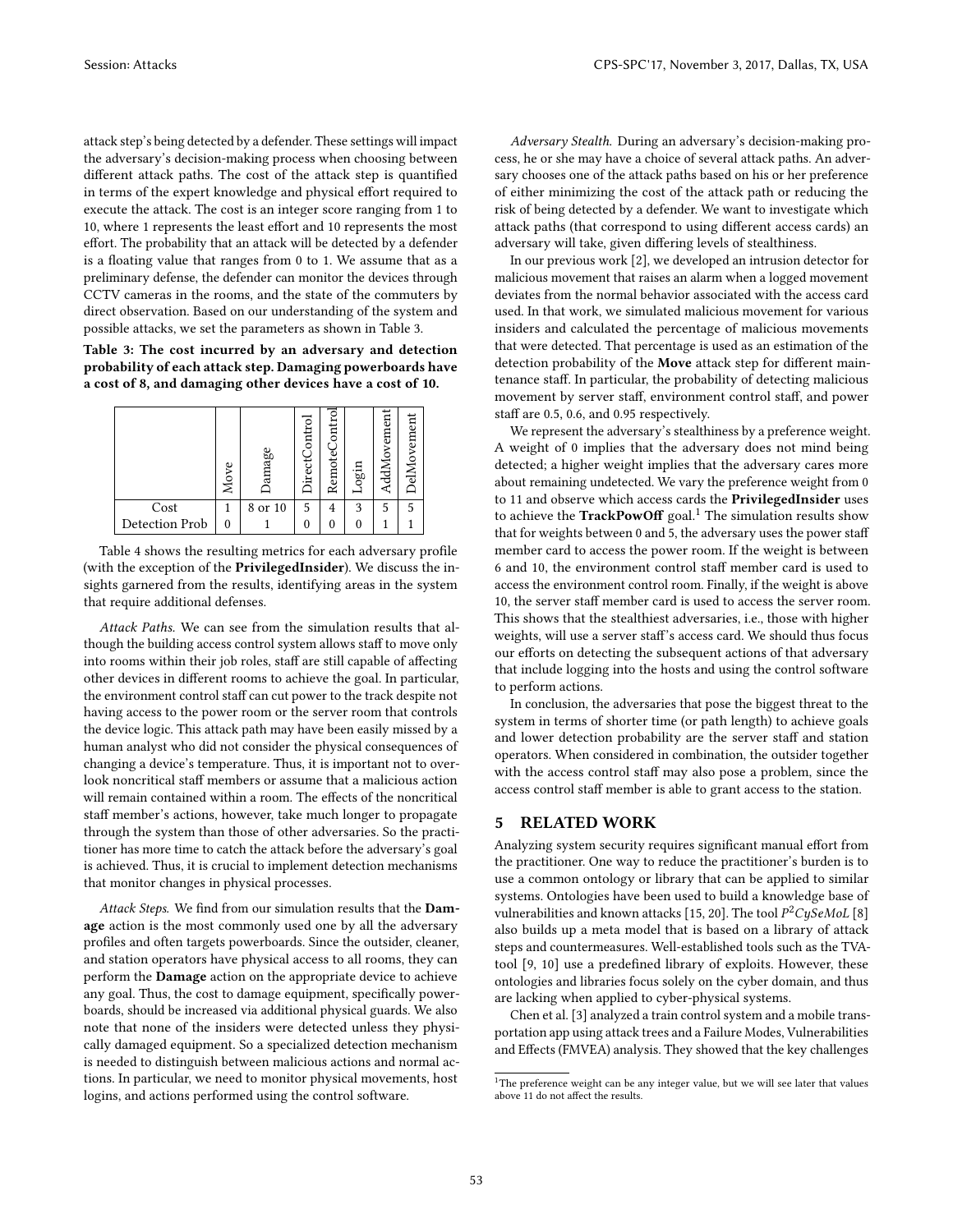<span id="page-5-2"></span>

|                          |                                                                                                                                                                                                                                                                                                                                                                                                                                                                                                                                                                                                                                                                                                                                                                                                                                                                                                                                                                                                                                                                                                                                  |                                              | Table 4: Calculated metrics for each adversary profile. The different possible attack steps (excluding actions that represent<br>physical consequences) are listed. The goals are numbered: 1 for TrackPowOff, 2 for TempCtrlOff, and 3 for LockExits. |                                                            |                                                                                                                                                                                                                                                                                                                                                                                                                                                                                                                                                                                                                                                                                                                                                                                                                                                                                                                                                                                                                                                        |                                                        |                                                                |
|--------------------------|----------------------------------------------------------------------------------------------------------------------------------------------------------------------------------------------------------------------------------------------------------------------------------------------------------------------------------------------------------------------------------------------------------------------------------------------------------------------------------------------------------------------------------------------------------------------------------------------------------------------------------------------------------------------------------------------------------------------------------------------------------------------------------------------------------------------------------------------------------------------------------------------------------------------------------------------------------------------------------------------------------------------------------------------------------------------------------------------------------------------------------|----------------------------------------------|--------------------------------------------------------------------------------------------------------------------------------------------------------------------------------------------------------------------------------------------------------|------------------------------------------------------------|--------------------------------------------------------------------------------------------------------------------------------------------------------------------------------------------------------------------------------------------------------------------------------------------------------------------------------------------------------------------------------------------------------------------------------------------------------------------------------------------------------------------------------------------------------------------------------------------------------------------------------------------------------------------------------------------------------------------------------------------------------------------------------------------------------------------------------------------------------------------------------------------------------------------------------------------------------------------------------------------------------------------------------------------------------|--------------------------------------------------------|----------------------------------------------------------------|
|                          | Outsider                                                                                                                                                                                                                                                                                                                                                                                                                                                                                                                                                                                                                                                                                                                                                                                                                                                                                                                                                                                                                                                                                                                         | Cleaner                                      | Station Op                                                                                                                                                                                                                                             | Env Ctrl                                                   | Server                                                                                                                                                                                                                                                                                                                                                                                                                                                                                                                                                                                                                                                                                                                                                                                                                                                                                                                                                                                                                                                 | Power                                                  | Access Ctrl                                                    |
| $\overline{\text{Cost}}$ | 10 or 12                                                                                                                                                                                                                                                                                                                                                                                                                                                                                                                                                                                                                                                                                                                                                                                                                                                                                                                                                                                                                                                                                                                         | 10 or 12                                     | 9,10, or 12                                                                                                                                                                                                                                            | 7,10, or 12                                                | 7 or 9                                                                                                                                                                                                                                                                                                                                                                                                                                                                                                                                                                                                                                                                                                                                                                                                                                                                                                                                                                                                                                                 | 7,10, or 12                                            | 7 or 9                                                         |
| Detect                   | 3                                                                                                                                                                                                                                                                                                                                                                                                                                                                                                                                                                                                                                                                                                                                                                                                                                                                                                                                                                                                                                                                                                                                | $\mathbf{1}$                                 | $0$ or $1$                                                                                                                                                                                                                                             | 0 or 1                                                     | $\boldsymbol{0}$                                                                                                                                                                                                                                                                                                                                                                                                                                                                                                                                                                                                                                                                                                                                                                                                                                                                                                                                                                                                                                       | $0$ or $1$                                             | 0 or 1                                                         |
| Attack Path<br>Length    | $7 - 15$                                                                                                                                                                                                                                                                                                                                                                                                                                                                                                                                                                                                                                                                                                                                                                                                                                                                                                                                                                                                                                                                                                                         | $7 - 15$                                     | $7 - 15$                                                                                                                                                                                                                                               | $8 - 15$                                                   | $6 - 8$                                                                                                                                                                                                                                                                                                                                                                                                                                                                                                                                                                                                                                                                                                                                                                                                                                                                                                                                                                                                                                                | $6 - 8$                                                | $6 - 9$                                                        |
| Attack<br>Steps          | Damage:<br>PB 2 or 4,<br>TempCtrl, PowSys                                                                                                                                                                                                                                                                                                                                                                                                                                                                                                                                                                                                                                                                                                                                                                                                                                                                                                                                                                                                                                                                                        | Damage:<br>PB 2 or 4,<br>TempCtrl,<br>PowSys | Damage:<br>PB 2 or 4,<br>TempCtrl, PowSys<br>Login: Host<br>CtrlSoftware: PLC<br>RemoteCtrl:<br>PowSys, TempCtrl                                                                                                                                       | Damage:<br>PB 2, TempCtrl<br>DirectCtrl:<br>PB 2, TempCtrl | Damage: PB 3<br>Login: PLC<br>RemoteCtrl:<br>PowSys,<br>TempCtrl                                                                                                                                                                                                                                                                                                                                                                                                                                                                                                                                                                                                                                                                                                                                                                                                                                                                                                                                                                                       | Damage:<br>PB 4, PowSys<br>DirectCtrl:<br>PB 4, PowSys | Damage:<br>PB <sub>3</sub><br>DirectCtrl:<br><b>BAC</b> Server |
| Goals                    | 1,2,3                                                                                                                                                                                                                                                                                                                                                                                                                                                                                                                                                                                                                                                                                                                                                                                                                                                                                                                                                                                                                                                                                                                            | 1,2,3                                        | 1,2,3                                                                                                                                                                                                                                                  | 1,2                                                        | 1,2,3                                                                                                                                                                                                                                                                                                                                                                                                                                                                                                                                                                                                                                                                                                                                                                                                                                                                                                                                                                                                                                                  | $\mathbf{1}$                                           | 3                                                              |
| 6                        | other addressing cyber protection, to perform vulnerability analysis<br>in critical infrastructure systems. They used a small use case of<br>a railway trackside shelter to evaluate their approach. The TREs-<br>PASS project [18] developed an attack navigator [17] that takes in<br>adversary profiles and a library of attack patterns to generate an<br>attack tree. These attack patterns can span the cyber, human, and<br>physical domains. Our approach also uses a high-level language to<br>represent basic concepts and attack steps. However, the ontology<br>that we built aims to address the physical consequences of attacks<br>in far more detail. To address the effects of attacks in the physical<br>domain, Peter et al. [7] extended attack graphs to model the details<br>of physical processes in a system. They modeled the overheating<br>of a transformer in a substation and show the key attack steps that<br>need to be performed. However, their approach is very specific and<br>difficult to apply to a diverse set of devices in a complex setting.<br>DISCUSSION AND FUTURE WORK            |                                              |                                                                                                                                                                                                                                                        | <b>CONCLUSION</b><br>7                                     | versary profiles and suggest countermeasures to put in place.<br>Designers often evaluate the security vulnerabilities of cyber-<br>physical systems purely from the cyber perspective without taking<br>into consideration the cascade effect of physical consequences or<br>actions that can impact the system negatively. We used the AD-<br>VISE meta modeling approach to analyze a railway station. We<br>constructed an ontology that describes the assets and spaces in<br>the system, and physical relations between them. We also defined<br>attack steps that model the physical effects, such as causing damage,<br>device overheating, and powering off. Using the ADVISE tool, we<br>generated an AEG for a small portion of the railway station and<br>simulated different adversary profiles moving through the station.<br>The results show that adversaries can intelligently target a device<br>within their reach, causing a cascade that leads to a bad system<br>state. When detection mechanisms are present in the system, the |                                                        |                                                                |
|                          | In this paper, we constructed an ontology for cyber-physical sys-<br>tems. The ontology also has attack steps that model the physical<br>consequences of actions. Since the attack steps in the AEG are<br>obtained from that ontology, the AEG is only as complete as the on-<br>tology. Therefore, we plan to extend our ontology to model various<br>types of devices and possible attack steps and their consequences.<br>Furthermore, in this work, we model physical consequences as<br>attack steps that are performed by an adversary. We plan to separate<br>the physical consequences from the attack steps by composing<br>the AEG with stochastic activity networks (SANs), fault trees, or<br>hybrid attack graphs. Currently, it is difficult to perform such a<br>composition with the current ADVISE tool. However, we envision<br>that this feature will be part of future releases of the tool.<br>We also intend to extend our case study to model the full railway<br>station. Since a good fraction of the rooms have similar devices and<br>relationships among them, the ontology that we define here can |                                              |                                                                                                                                                                                                                                                        | <b>ACKNOWLEDGMENTS</b>                                     | model shows how adversaries adjust their strategy in response,<br>thus providing practitioners with insight into what other defense<br>mechanisms are needed to harden the security of a system.<br>This work was supported in part by the National Research Founda-<br>tion (NRF), Prime Minister's Office, Singapore, under its National<br>Cybersecurity R&D Programme (Award No. NRF2014NCR-NCR001-<br>31) and administered by the National Cybersecurity R&D Direc-<br>torate, and supported in part by the research grant for the Human-<br>Centered Cyber-physical Systems Programme at the Advanced<br>Digital Sciences Center from Singapore's Agency for Science, Tech-<br>nology and Research (A*STAR). This work was partly done when<br>Carmen Cheh was a research intern at ADSC. We also want to<br>thank the experts from SMRT Trains LTD for providing us data and<br>domain knowledge. We thank Atul Bohara, Jenny Applequist, and<br>the anonymous reviewers for their feedback on the paper.                                       |                                                        |                                                                |

#### <span id="page-5-0"></span>6 DISCUSSION AND FUTURE WORK

### <span id="page-5-1"></span>7 CONCLUSION

#### ACKNOWLEDGMENTS